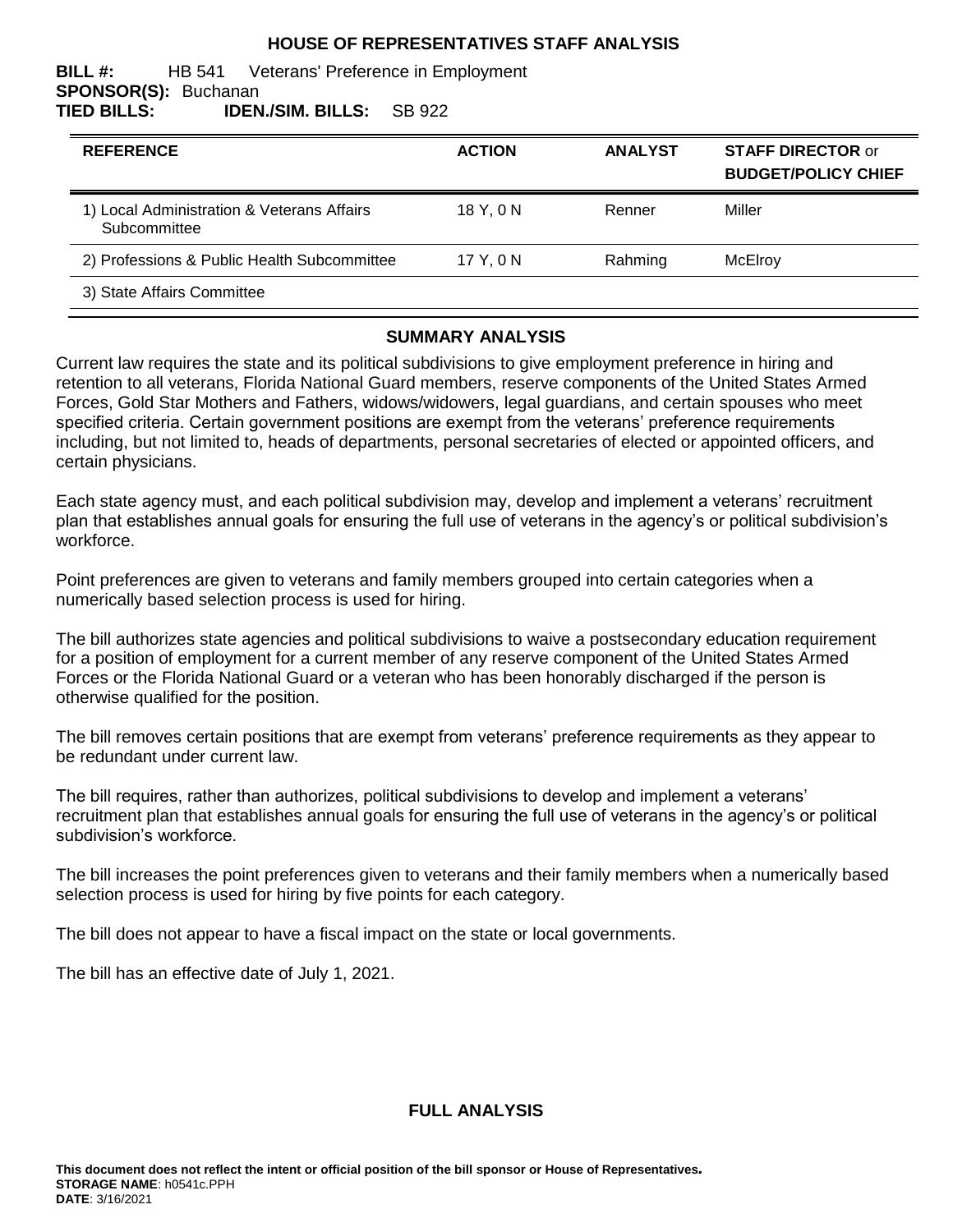# **I. SUBSTANTIVE ANALYSIS**

## A. EFFECT OF PROPOSED CHANGES:

### **Present Situation**

#### State Personnel System

The State Personnel System is the largest of the state government employers within Florida.<sup>1</sup> State Personnel System employees fall into four service categories:<sup>2</sup>

- Career Service:
- Senior Management Service (SMS);
- Selected Exempt Service (SES); and
- [Other Personal Services](http://www.dms.myflorida.com/workforce_operations/human_resource_management/for_other_personal_services_employment_ops) (OPS).

SES and SMS employees hold established positions, receive employee benefits, and are exempt from career service provisions. SES and SMS employees serve at the pleasure of the agency head and may be terminated at any time, with or without cause. Positions categorized as OPS are considered temporary positions and these employees are not eligible for benefits.

### *Career Service System*

The Career Service System includes the majority of State employees.<sup>3</sup> These employees hold established positions, accrue benefits, and have certain employment rights afforded to them, such as the right to collectively bargain.<sup>4</sup>

Under s. 110.205(2), certain positions are exempt from the Career Service System, including but not limited to:<sup>5</sup>

- The personal secretary of either elected or appointed officers;
- Heads of departments; and
- Positions that require licensure as a physician, an osteopathic physician, and a chiropractic physician.

### Veterans' Employment Preference

Current law defines a "veteran" as a person who served in the active military, naval, or air service and who was discharged or released under honorable conditions, or who later received an upgraded discharge under honorable conditions.<sup>6</sup> Florida has the nation's third-largest veteran population with roughly 1.5 million veterans.<sup>7</sup>

Florida has included some form of veterans' employment preference in law since 1947.<sup>8</sup> The purpose of having a veterans' preference is to reward those who served their country in a time of need and to recognize the qualities and traits developed by military service.<sup>9</sup>

[https://www.dms.myflorida.com/workforce\\_operations/human\\_resource\\_management/for\\_state\\_personnel\\_system\\_employees#:~:text=](https://www.dms.myflorida.com/workforce_operations/human_resource_management/for_state_personnel_system_employees#:~:text=Employees%20of%20the%20State%20Personnel,positions%20and%20receive%20certain%20benefits) [Employees%20of%20the%20State%20Personnel,positions%20and%20receive%20certain%20benefits.](https://www.dms.myflorida.com/workforce_operations/human_resource_management/for_state_personnel_system_employees#:~:text=Employees%20of%20the%20State%20Personnel,positions%20and%20receive%20certain%20benefits) (last visited Mar. 10, 2021).  $2$  S. 110.2035, F.S.

 $\overline{a}$ 

<sup>1</sup> Department of Management Services (DMS), *For State Personnel System Employees*,

<sup>3</sup> See, DMS, State of Florida New Employee Orientation, available at<https://www.dms.myflorida.com/content/download/14847/82111> (last visited Mar. 11, 2021).

 $4$  Collective bargaining is the negotiation between an employer and a bargaining agent chosen by a group of employees to determine the terms and conditions of employment. Collective bargaining for state employees in Florida is provided by the Florida Constitution and is governed by the provisions of ch. 447, F.S.

<sup>5</sup> S. 110.205(2), F.S.

<sup>6</sup> S. 1.01(14), F.S.

<sup>7</sup> Enterprise Florida, *Florida Defense Factbook*, p. 1 (2020), https://www.enterpriseflorida.com/wp-content/uploads/Florida-Defense-Factbook-2020.pdf (last visited Jan. 29, 2021).

<sup>8</sup> Ch. 24201, s. 1, Laws of Fla.

**STORAGE NAME**: h0541c.PPH **PAGE: 2** <sup>9</sup> *Yates v. Rezeau,* 60 So. 2d 726, 727 (Fla. 1952); *See* ch. 98-33, Laws of Fla.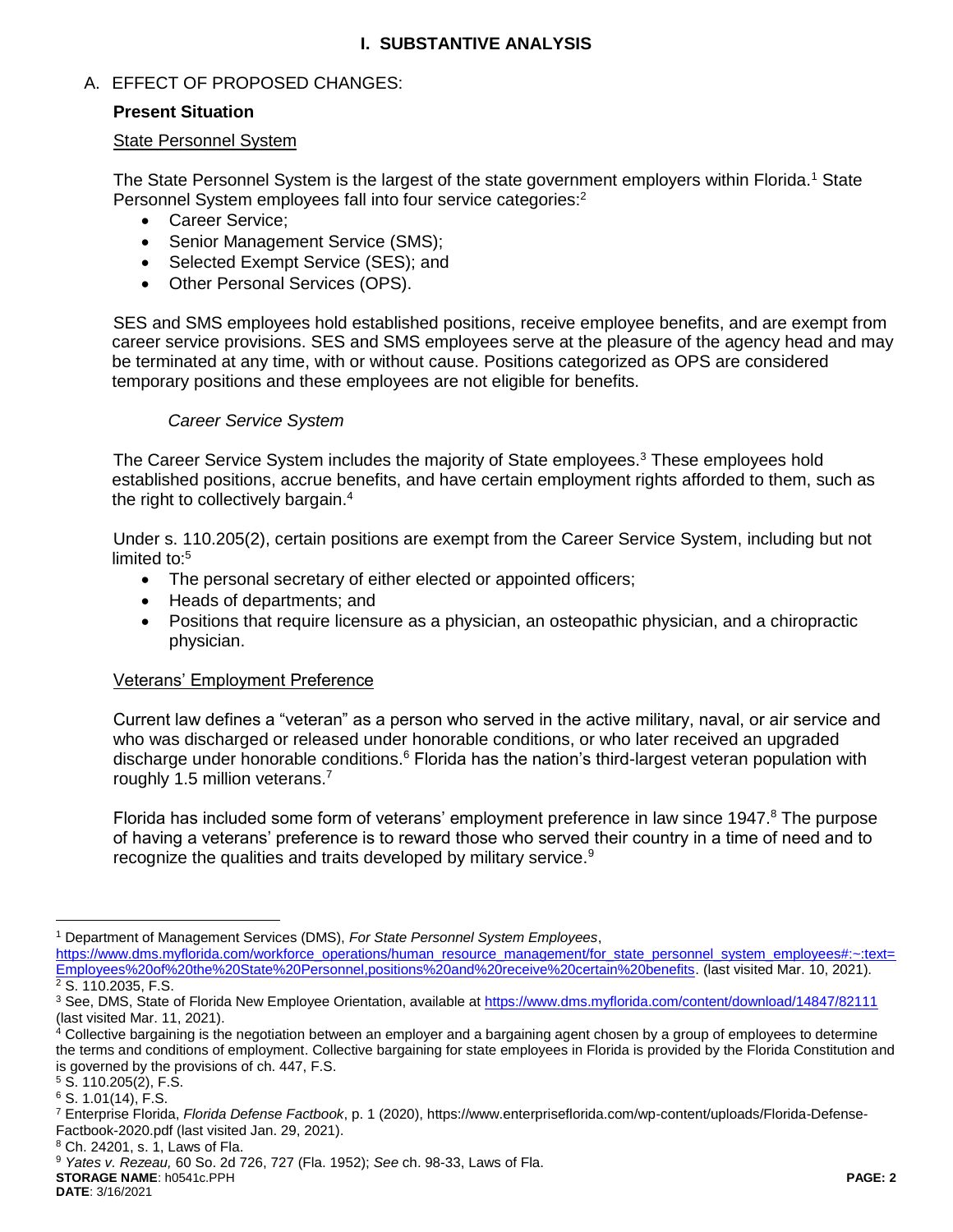The state and its political subdivisions<sup>10</sup> must give employment preference in hiring and retention to the following:<sup>11</sup>

- Disabled veterans who have served on active duty in any branch of the United States Armed Forces<sup>12</sup> and who presently have an existing service-connected disability which is compensable under public laws administered by the United States Department of Veterans Affairs (VA) or are receiving compensation, disability retirement benefits, or pension by reason of public laws administered by the VA and the United States Department of Defense (DoD).
- The spouse of a veteran who:
	- $\circ$  Has a total and permanent service-connected disability and who, because of this disability, cannot qualify for employment; or
	- $\circ$  Is missing in action, captured in line of duty by a hostile force, or forcibly detained or interned in line of duty by a foreign government or power.
- A veteran of any war who has served at least one day during that wartime period or who has been awarded a campaign or expeditionary medal. Active duty for training may not be allowed for eligibility under this provision.
- The unremarried widow or widower of a veteran who died of a service-connected disability.
- The mother, father, legal guardian, or unremarried widow or widower of a member of the Armed Forces who died in the line of duty under combat-related conditions, as verified by the DoD.
- A veteran as defined in s.  $1.01(14)$ , F.S.
- A current member of any reserve component<sup>13</sup> of the United States Armed Forces or the Florida National Guard.

The following government positions are exempt from the veterans' preference requirements:<sup>14</sup>

- Positions that are currently exempt from the state Career Service System under s. 110.205(2); however, all positions under the University Support Personnel System of the State University System and all Career Service System positions under the Florida College System and the School for the Deaf and the Blind, or the equivalent positions at state universities, Florida College System institutions, or the School for the Deaf and the Blind are included.
- Positions in political subdivisions which are filled by officers elected by popular vote or persons appointed to fill vacancies in such offices and the personal secretary of such officer; members of boards and commissions; persons employed on a temporary basis without benefits; heads of departments; positions that require licensure as a physician, osteopathic physician, or chiropractic physician; and positions that require employees to be a member of the Florida Bar.

Each state agency must, and each political subdivision may, develop and implement a veterans' recruitment plan that establishes annual goals for ensuring the full use of veterans in the entity's workforce.<sup>15</sup> Additionally, the Department of Management Services (DMS) is required to collect statistical data for each state agency on the number of persons who claim veterans' preference, the number of persons who were hired through veterans' preference, and the number of persons who were hired as a result of the veterans' recruitment plan. DMS must update the statistical data annually on its website and include the statistics in its annual workforce report.<sup>16</sup>

#### Hiring Point Preferences

If an examination is used to determine qualification for employment, points are added to the final examination score as follows:<sup>17</sup>

 $\overline{a}$ 

<sup>14</sup> S. 295.07(4)(a)-(b), F.S.

<sup>15</sup> S. 295.07(5)(a), F.S.

<sup>16</sup> S. 295.07(5)(b), F.S.

**STORAGE NAME**: h0541c.PPH **PAGE: 3 DATE**: 3/16/2021 <sup>17</sup> S. 295.08, F.S.

 $10$  S. 1.01(8), F.S., defines the term "political subdivision" as counties, cities, towns, villages, special tax school districts, special road and bridge districts, bridge districts, and all other districts in the state.

 $11$  S. 295.07(1)(a)-(g), F.S.

<sup>12</sup> 10 USC §101(a) defines the term "Armed Forces" as the Army, Navy, Air Force, Marine Corps, Space Force, and Coast Guard. <sup>13</sup> 10 USC §10102 provides that the purpose of reserve components is to provide trained units and qualified persons available for active duty in the United States Armed Forces, in time of war or national emergency, and at such other times as the national security may require, to fill the needs of the United States Armed Forces whenever more units and persons are needed than are in the regular components.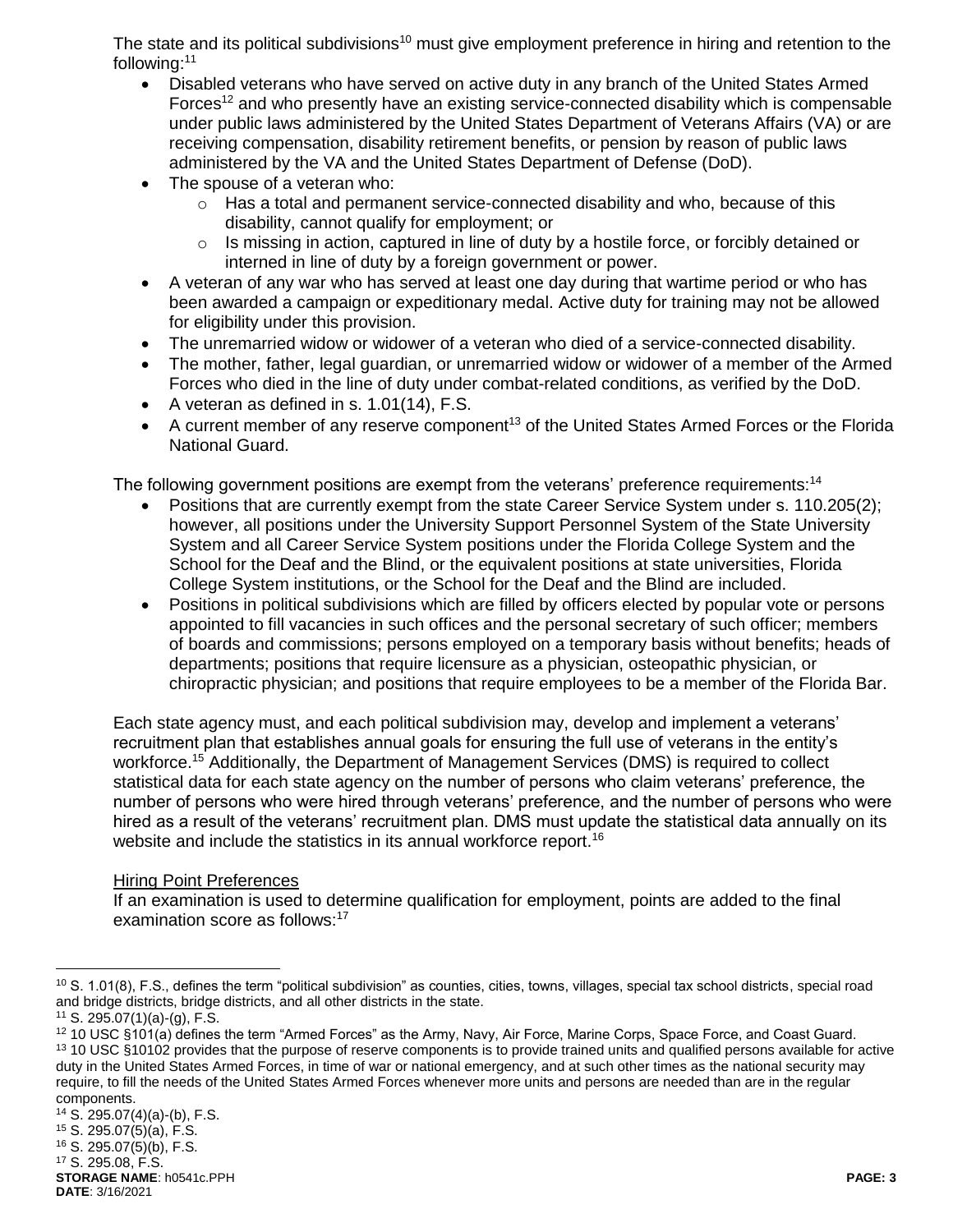| Category                                           | <b>Points</b> |
|----------------------------------------------------|---------------|
| Disabled veteran                                   | 15            |
| Spouse of person with total disability, missing in | 15            |
| action, captured in line of duty, etc.             |               |
| Wartime veteran                                    | 10            |
| Un-remarried widow/widower of person who died      | 10            |
| of a service-connected disability                  |               |
| Gold Star family                                   | 10            |
| Veteran                                            | 5             |
| <b>National Guard/Reserve</b>                      | 5             |

Each government employer is required to enter the names of persons eligible for preference on an appropriate register or list in accordance with their respective ratings.<sup>18</sup> For most positions, the names of all persons qualified to receive a fifteen-point preference whose service-connected disabilities have been rated to be 30 percent or more must be placed at the top of the appropriate register or employment list, in accordance with their respective ratings.<sup>19</sup>

If an examination is not used to determine qualification for a position, preference is given as follows: $^{20}$ 

- First preference is given to disabled veterans who have served on active duty in any branch of the Armed Forces and who presently have an existing service-connected disability which is compensable under public laws administered by the VA or are receiving compensation, disability retirement benefits, or pension by reason of public laws administered by the VA and DoD; and the spouse of a veteran who has a total and permanent service-connected disability and who, because of this disability, cannot qualify for employment, or who is missing in action; captured in the line of duty by a hostile force, or detained or interned in line of duty by a foreign government or power; and
- Second preference is given to a veteran of any war; the unremarried widow or widower of a veteran who died of a service-connected disability; the mother, father, legal guardian, or unremarried widow or widower of a servicemember who died as a result of military service under combat-related conditions; a veteran as defined in s. 1.01(14), F.S.; a current member of any reserve component of the U.S. Armed Forces or the Florida National Guard.

The Florida Department of Veterans' Affairs (FDVA) is responsible for promulgating rules or procedures to ensure that eligible persons are given special consideration in the selection and retention processes of government employers.<sup>21</sup> These procedures must ensure that, for positions not requiring an examination, eligible persons receive special consideration at each step of the employment selection process and receive special consideration in the retention of employees where layoffs are necessitated.<sup>22</sup>

### **Effect of the Bill**

The bill authorizes state agencies and political subdivisions to waive a postsecondary education requirement for a position of employment for a current member of any reserve component of the United States Armed Forces or the Florida National Guard or a veteran who has been honorably discharged if the person is otherwise qualified for the position.

The bill removes the following Career Service positions that are exempt from veterans' preference requirements in s. 295.07(4)(b), as they are also exempt under the Career Service provisions of s. 295.07(4)(a), F.S., and are redundant:

• The personal secretary of either elected or appointed officers;

 $\overline{a}$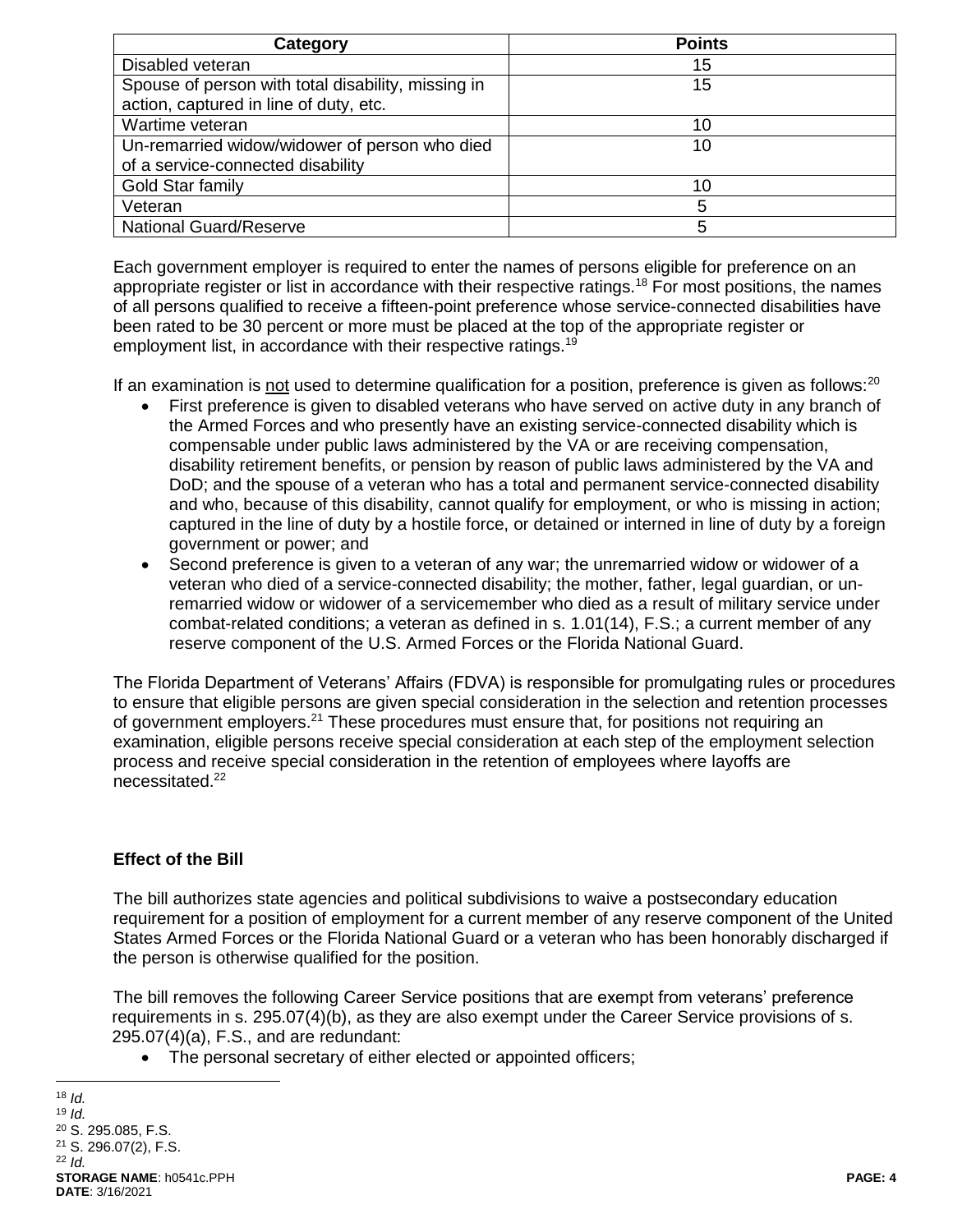- Heads of departments; and
- Positions that require licensure as a physician, an osteopathic physician, and a chiropractic physician.

The bill requires, rather than authorizes, political subdivisions to develop and implement a veterans' recruitment plan that establishes annual goals for ensuring the full use of veterans in each political subdivision's workforce.

The bill increases the point preferences given to veterans and their family members when a numerically based selection process is used for hiring by five points for each category described in the chart above. As a result of the point increase, the names of the persons who are qualified to receive a twenty-point preference whose service-connected disabilities are rated to be 30 percent or more, must be placed at the top of the employment list.

Lastly, the bill makes conforming changes.

- B. SECTION DIRECTORY:
	- Section 1 Amends s. 295.065, F.S., revising legislative intent to conform provisions.
	- Section 2 Amends s. 295.07, F.S., relating to preference in appointment and retention.
	- Section 3 Amends s. 295.08, F.S., relating to positions for which a numerically based selection process is used.
	- Section 4 Amends s. 295.085, F.S., conforming provisions and cross-references.
	- Section 5 Amends s. 295.09, F.S., conforming provisions and cross-references.
	- Section 6 Amends s. 1002.36, F.S., conforming provisions and cross-references.
	- Section 7 Provides an effective date of July 1, 2021.

# **II. FISCAL ANALYSIS & ECONOMIC IMPACT STATEMENT**

- A. FISCAL IMPACT ON STATE GOVERNMENT:
	- 1. Revenues:

None.

2. Expenditures:

None.

- B. FISCAL IMPACT ON LOCAL GOVERNMENTS:
	- 1. Revenues: None.
	- 2. Expenditures:

None.

C. DIRECT ECONOMIC IMPACT ON PRIVATE SECTOR:

The bill will likely have a positive impact on veterans in the state. Recruiting veterans to the state and local government workforce may increase employment for veterans.